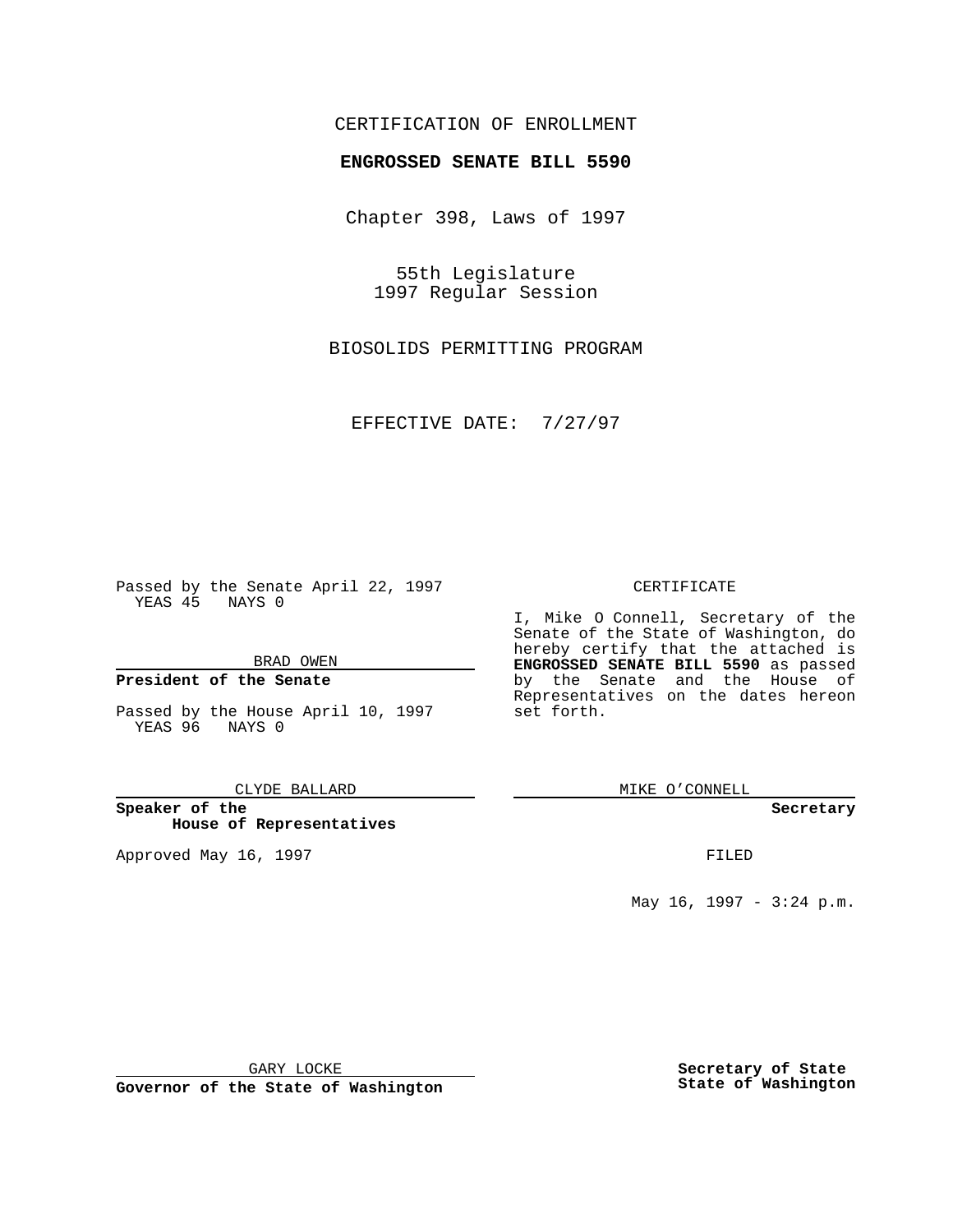# **ENGROSSED SENATE BILL 5590** \_\_\_\_\_\_\_\_\_\_\_\_\_\_\_\_\_\_\_\_\_\_\_\_\_\_\_\_\_\_\_\_\_\_\_\_\_\_\_\_\_\_\_\_\_\_\_

\_\_\_\_\_\_\_\_\_\_\_\_\_\_\_\_\_\_\_\_\_\_\_\_\_\_\_\_\_\_\_\_\_\_\_\_\_\_\_\_\_\_\_\_\_\_\_

## AS AMENDED BY THE HOUSE

Passed Legislature - 1997 Regular Session

**State of Washington 55th Legislature 1997 Regular Session By** Senators Newhouse, Fraser, Swecker, Morton, McAuliffe and Rasmussen Read first time 02/03/97. Referred to Committee on Agriculture & Environment.

 AN ACT Relating to funding of a state biosolids management program; amending RCW 90.48.465; and adding a new section to chapter 70.95J RCW.

BE IT ENACTED BY THE LEGISLATURE OF THE STATE OF WASHINGTON:

 NEW SECTION. **Sec. 1.** A new section is added to chapter 70.95J RCW to read as follows:

 (1) The department shall establish annual fees to collect expenses for issuing and administering biosolids permits under this chapter. An initial fee schedule shall be established by rule and shall be adjusted no more often than once every two years. This fee schedule applies to all permits, regardless of date of issuance, and fees shall be assessed prospectively. Fees shall be established in amounts to recover expenses incurred by the department in processing permit applications and modifications, reviewing related plans and documents, monitoring, evaluating, conducting inspections, overseeing performance of delegated program elements, providing technical assistance and supporting overhead expenses that are directly related to these activities.

 (2) The annual fee paid by a permittee for any permit issued under this chapter shall be determined by the number of residences or residential equivalents contributing to the permittee's biosolids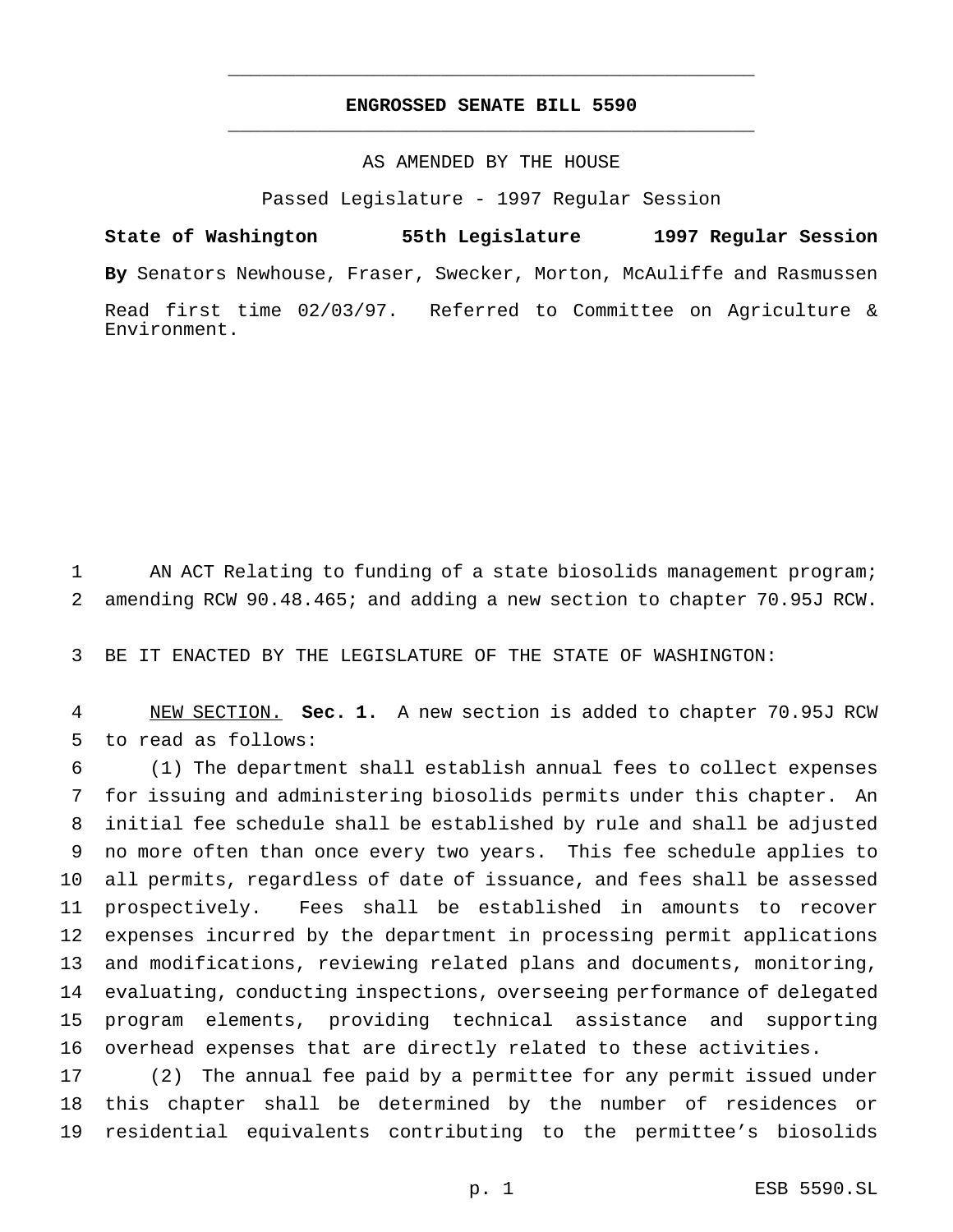management system. If residences or residential equivalents cannot be determined or reasonably estimated, fees shall be based on other appropriate criteria.

 (3) The biosolids permit account is created in the state treasury. All receipts from fees under this section must be deposited into the account. Moneys in the account may be spent only after appropriation. Expenditures from the account may be used only for the purposes of administering permits under this chapter.

 (4) The department shall present a biennial progress report on the use of moneys from the biosolids permit account to the legislature. The first report is due on or before December 31, 1998, and thereafter on or before December 31st of odd-numbered years. The report shall consist of information on fees collected, actual expenses incurred, and anticipated expenses for the current and following fiscal years.

 (5) The department shall work with the regulated community and local health departments to study the feasibility of modifying the fee schedule to support delegated local health departments and reduce local health department fees paid by biosolids permittees.

 **Sec. 2.** RCW 90.48.465 and 1996 c 37 s 3 are each amended to read as follows:

 (1) The department shall establish annual fees to collect expenses for issuing and administering each class of permits under RCW 23 90.48.160, 90.48.162, and 90.48.260((<del>, and 70.95J.020 through</del> 24 70.95J.090)). An initial fee schedule shall be established by rule within one year of March 1, 1989, and thereafter the fee schedule shall be adjusted no more often than once every two years. This fee schedule shall apply to all permits, regardless of date of issuance, and fees shall be assessed prospectively. All fees charged shall be based on factors relating to the complexity of permit issuance and compliance and may be based on pollutant loading and toxicity and be designed to encourage recycling and the reduction of the quantity of pollutants. Fees shall be established in amounts to fully recover and not to exceed expenses incurred by the department in processing permit applications and modifications, monitoring and evaluating compliance with permits, conducting inspections, securing laboratory analysis of samples taken during inspections, reviewing plans and documents directly related to operations of permittees, overseeing performance of delegated